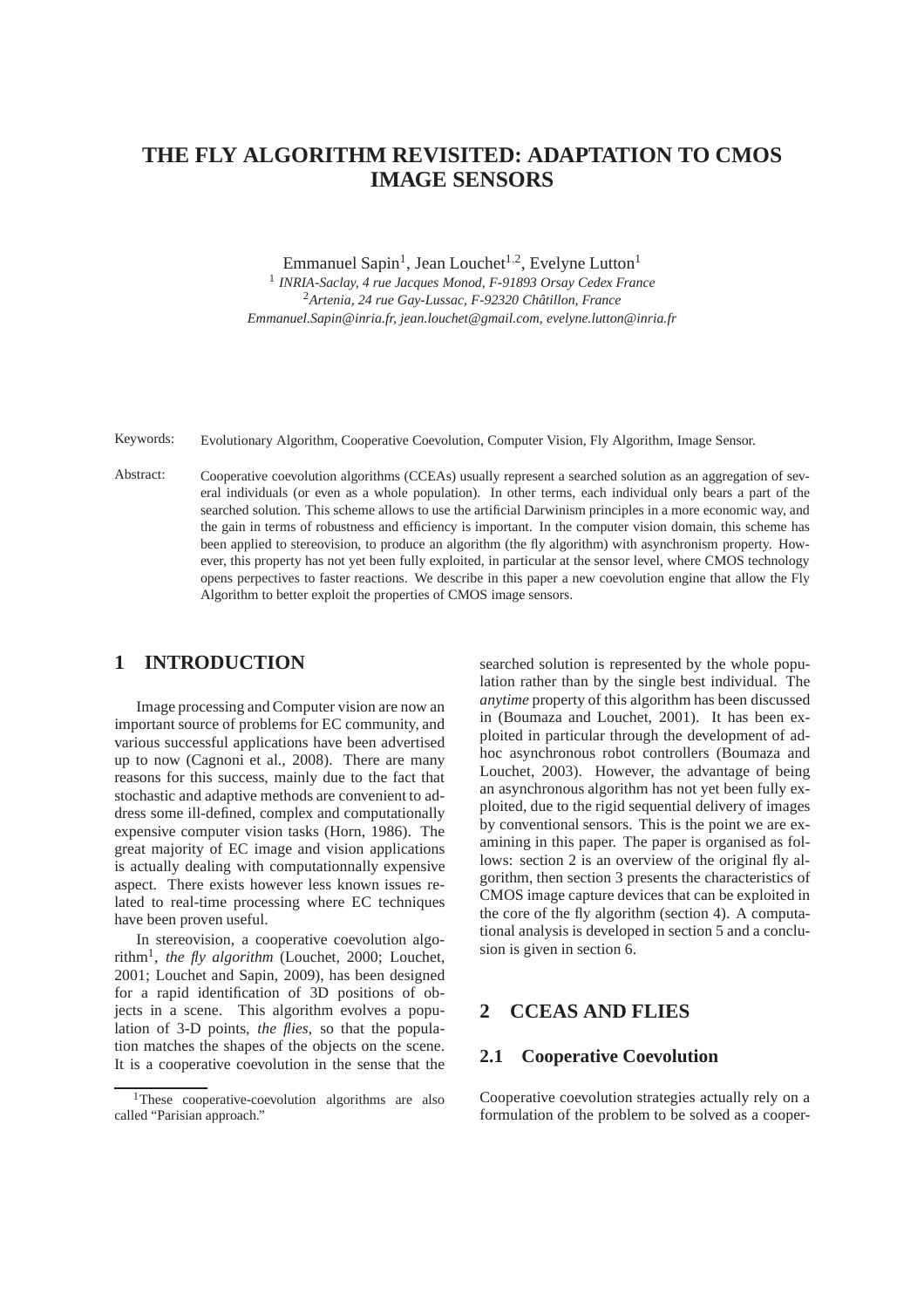

Figure 1: A Parisian EA: a monopopulation cooperativecoevolution

ative task, where individuals collaborate or compete in order to build a solution. They mimic the ability of natural populations to build solutions via a collective process. Nowadays, these techniques have been used with success on various problems (Jong et al., 2007; Wiegand and Potter, 2006), including learning problems (Bongard and Lipson, 2005). A large majority of such approaches deals with a coevolution process that happens between a fixed number of separated populations (Panait et al., 2006; Bucci and Pollack, 2005).

We study here a different implementation of cooperative coevolution principles, the so-called Parisian approach (Collet et al., 2000; Ochoa et al., 2007) described on figure 1, that uses cooperation mechanisms within a *single* population. It is based on a two-level representation of an optimization problem, where an individual of a Parisian population represents only a part of the solution to the problem. An aggregation of multiple individuals must be built in order to obtain a solution to the problem. In this way, the coevolution of the whole population (or a major part of it) is favoured instead of the emergence of a single best individual, as in classical evolutionary schemes.

The motivation is to make a more efficient use of the genetic search process, and reduce computational expense. Successful applications of such a scheme usually rely on a lower cost evaluation of the partial solutions (i.e. the individuals of the population), while computing the full evaluation only once at each generation.

The fly algorithm is a direct application of this principle to stereovision (see section 2.2). It is actually an extreme case, as it is so well conditionned for CCEA that there is no need to compute a global fitness evaluation for feedback to individuals. A local



Figure 2: Pixels  $b_1$  and  $b_2$ , projections of fly *B*, get identical grey levels, while pixels  $a_1$  and  $a_2$ , projections of fly  $A$ , which receive their illumination from two different physical points on the objectifs surface, get different grey levels.

(and computationnally efficient) evaluation is enough to run the loop of figure 1. With appropriate parameter tuning it is then possible to obtain "real-time" evolution for video sequences.

### **2.2 Principle of the Fly Algorithm**

An individual of the population, i.e. a *fly*, is defined as a 3-D point with coordinates (*x*,*y*,*z*). As presented in (Louchet and Sapin, 2009), if the fly is on the surface of an opaque object, then the corresponding pixels in the two images will normally have highly similar neighbourhoods as shown in figure 2. Conversely, if the fly is not on the surface of an object, their close neighbourhoods will usually be poorly correlated. The fitness function exploits this property and evaluates the degree of similarity of the pixel neighbourhoods of the projections of the fly, giving higher fitness values to those probably lying on objects surfaces.

### **2.3 Original Algorithm**

The first version of the algorithm was generational. At each generation, flies are created thanks to genetic operators then evaluated using the fitness function. The number of flies in the population is called *popu* and at each generation the rate of fly created by mutation and crossover are called *mut* and *cross*. A generation of the fly algorithm can be described by algorithm 1 where fitness( $f_1$ ) is the fitness of the fly  $f_1$ , mutation( $f_1$ ) is the result of a mutation on the fly  $f_1$  and crossover( $f_2$ ,  $f_1$ ) is the fly resulting from the cross-over of the flies  $f_2$  and *f*1.

After a generation *g* the image is refreshed so the computation of the fitness function depends on the last image sent by the image sensor at the end of generation *g*-1.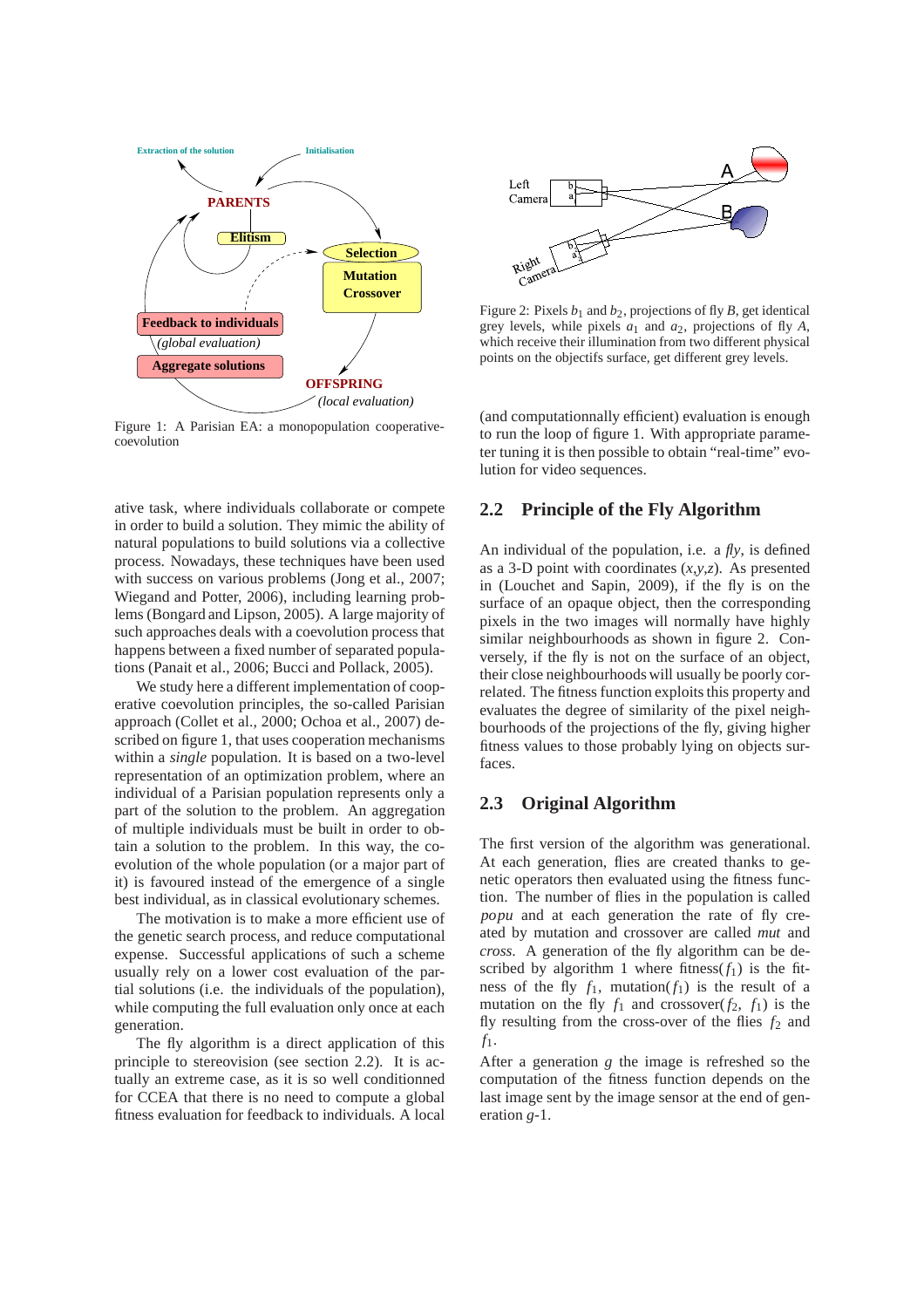**Algorithm 1** Fly algortihm

**for**  $i = 0$  to *popu*  $\times$  *mut* **do** flies  $f_1$  and  $f_2$  randomly chosen **if** fitness( $f_1$ )<fitness( $f_2$ ) **then**  $f_1 \leftarrow mutation(f_2)$ , computation of fitness( $f_1$ ) **else**  $f_2 \leftarrow mutation(f_1)$ , computation of fitness( $f_2$ ) **end if end for for**  $i = 0$  to *popu*  $\times$  *cross* **do** flies  $f_1$  and  $f_2$  randomly chosen **if** fitness $(f_1)$ <fitness $(f_2)$  **then**  $f_1 \leftarrow \text{crossover}(f_1, f_2)$ , computation of the fitness $(f_1)$ **else**  $f_2 \leftarrow \text{crossover}(f_2, f_1)$ , computation of the fitness( $f_2$ ) **end if end for**

#### **2.4 Steady-State Version**

The first step to adapt the fly algortihm to a CMOS image sensor is to create and evaluate flies dynamically. The notion of generation disappears and each time a fly is created, algorithm 2 is applied.

|  |  |  | Algorithm 2 Fly algorithm |
|--|--|--|---------------------------|
|  |  |  |                           |

| $i =$ a random number between 0 and $mut + cross$                          |             |    |  |  |  |
|----------------------------------------------------------------------------|-------------|----|--|--|--|
| if $i < \mu$ then                                                          |             |    |  |  |  |
| flies $f_1$ and $f_2$ randomly chosen                                      |             |    |  |  |  |
| <b>if</b> fitness( $f_1$ ) <fitness(<math>f_2) <b>then</b></fitness(<math> |             |    |  |  |  |
| $f_1 \leftarrow mutation(f_2)$ , computation of fitness(f <sub>1</sub> )   |             |    |  |  |  |
| else                                                                       |             |    |  |  |  |
| $f_2 \leftarrow mutation(f_1)$ , computation of fitness(f <sub>2</sub> )   |             |    |  |  |  |
| end if                                                                     |             |    |  |  |  |
| else                                                                       |             |    |  |  |  |
| flies $f_1$ and $f_2$ randomly chosen                                      |             |    |  |  |  |
| if fitness $(f_1)$ < fitness $(f_2)$ then                                  |             |    |  |  |  |
| $f_1 \leftarrow \text{crossover}(f_1, f_2),$                               | computation | of |  |  |  |
| fitness $(f_1)$                                                            |             |    |  |  |  |
| else                                                                       |             |    |  |  |  |
| $f_2 \leftarrow \text{crossover}(f_2, f_1),$                               | computation | of |  |  |  |
| fitness $(f_2)$                                                            |             |    |  |  |  |
| end if                                                                     |             |    |  |  |  |
| end if                                                                     |             |    |  |  |  |

Fresh image data are now available at each evaluation rather than at each generation as in the previous version of the algorithm. The advantage is this allows to better exploit the fact image data are exploited quasicontinuously : each fly is evaluated with reference to



Figure 3: Corridor scene and flies resulting of one particular run of the Fly algorithm, projected on the corridor scene (printout contrast has been reduced in order to enhance the visibility of flies).

more recently updated pixel values, enabling faster reactions to new events or new objects in the scene.

In order to compare the two versions of the Fly Algorithm, one hundred runs have been performed with the corridor scene shown on figure 3 with flies resulting of one particular run of the Fly algorithm. The original version of the Fly Algorithm runs until 200 generations and the steady-state version is running until having the same number of evaluations of the fitness function. The computation time required by the steady-state version is 9 percent less than for the original version of the Fly Algorithm.

## **3 CAPTURING IMAGES DIGITALLY**

The delay for capturing an image is critical in the fly algorithm. There exists two main different technologies for capturing images digitally (Dal, ) in which light is converted into electric charge and then into electronic signals:Charge coupled device (CCD) and Complementary metal oxide semiconductor (CMOS). For the former, every pixels charge is transferred through a very limited number of output nodes to be converted into voltage, buffered, and sent off-chip as an analog signal. All the pixels are devoted to light capture, and the output's uniformity is high allowing a good image quality. For the latter, each pixel has its own charge-to-voltage conversion, and the sensor often also includes amplifiers, noise-correction, and digitization circuits, so that the chip outputs digital bits. It results that a pixel could be checked in an image without checking the whole image.

CMOS image sensors have already been used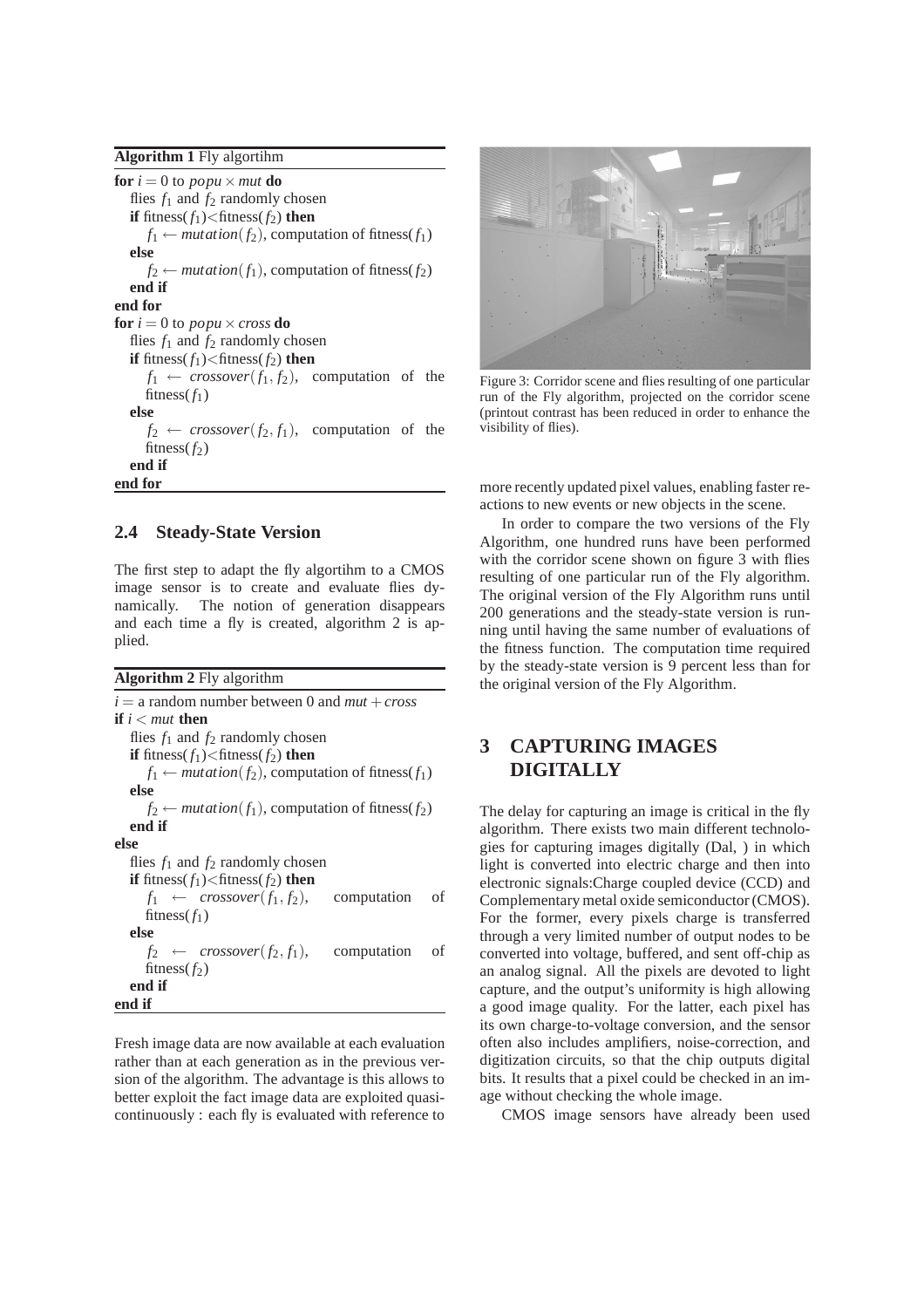with artificial vision algorithms. Chalimbaud and Berry (Chalimbaud and Berry, 2004) have implemented a template tracking in which this possibility allows to improve the perception and to focalise the system on areas of interest. Tajima et al. (Tajima et al., 2004) developed a prototype vision system maintaining conventional data transfer speeds using a CMOS image sensor. El Gamal (Gamal, 2002) presented developments which take advantage of the modifications of deep submicron CMOS processes. Larnaudie et al. (Larnaudie et al., 2004) have developed a CMOS imaging sensor for tracking applications. Our goal is to adapt the fly algorithm to optimize the use of CMOS image sensors.

### **4 THE FLY ALGORITHM FOR CMOS IMAGE SENSORS**

### **4.1 Characteristics of the CMOS Image Sensors**

The characteristics of the CMOS image sensors depend on the manufacturer and the model (Chalimbaud and Berry, 2004; Tajima et al., 2004; Gamal, 2002; Larnaudie et al., 2004). With some common CMOS image sensors, it is possible to send requests for the values of a single line of pixels instead of the whole image.

The time required to respond for a line  $L_n$  of pixels will be called  $t_0$ . The response time for a line close to line  $L_n$  is shorter than the time needed to respond to a random line. The response time to lines  $L_{n-1}$ and  $L_{n+1}$  is  $t_1$  and the response time to lines  $L_{n-2}$  and  $L_{n+2}$  is  $t_2$ . The numbers  $t_0$ ,  $t_1$  and  $t_2$  are such that  $t_1 < t_2 < t_0$ . The values of  $t_0$ ,  $t_1$  and  $t_2$  depends on each CMOS image sensor.

The goal is to try to exploit this property in order to optimize the fly algorithm thanks to a new evolutionary engine.

### **4.2 Algorithm**

In the fly algorithm, the fitness function of a fly is normally evaluated right after the creation of the fly. The main idea is to wait before evaluating a fly until there is a sufficient number of flies whose projections are in the same line. The flies which are waiting to be evaluated cannot be chosen by the evolutionary operators.

The new fly algorithm is based on a table *T* in which a dimension is the number of lines of the image called *line*. In this table, all the flies are stored before being evaluated. When enough flies waiting

for evaluation are in the same line, all these flies are computed.

In order to determine when the fitness function of a fly has to be evaluated, thresholds  $T_0$ ,  $T_1$  and *T*<sup>2</sup> are used by algorithm 3 in which *time* is a counter to know how much time the program has spent.

| <b>Algorithm 3</b> Creation of the fly $F$          |  |  |  |  |
|-----------------------------------------------------|--|--|--|--|
| $TimeStart \leftarrow CurrentTime$                  |  |  |  |  |
| $L \leftarrow$ Projection along x-axis of the fly F |  |  |  |  |
| <b>if</b> number of flies in $L < T_0$ then         |  |  |  |  |
| Storage of fly $F$ into line $L$                    |  |  |  |  |
| else                                                |  |  |  |  |
| $Time \leftarrow CurrentTime - TimeStart$           |  |  |  |  |
| computation of the fitness function of fly $F$      |  |  |  |  |
| $TimeStart \leftarrow CurrentTime$                  |  |  |  |  |
| Processing line $L$                                 |  |  |  |  |
| end if                                              |  |  |  |  |
| $Time \leftarrow CurrentTime - TimeStart$           |  |  |  |  |

At each creation of a fly, the projection on left image of the fly *F* along the x-axis is computed. This projection is the same on both images if the cameras are parallel. If the number of flies in table *T* at the corresponding line  $L$  is lower than threshold  $T_0$ , then the fly  $F$  is stored into line  $L$  otherwise the fitness function of the fly *F* is computed and line *L* is processed. The processing of a line is described in algorithm 4.

**Algorithm 4** Processing line *L*

```
Time ← CurrentTime−TimeStart
computation of the fitness functions of flies at line L
TimeStart ← CurrentTime
Dumping of the flies at line L from table T
if number of flies in L + 1 > T_1 then
  L \leftarrow L + 1, Processing line L
else
  if number of flies in L-1 > T_1 then
     L \leftarrow L - 1, Processing line L
  else
     if number of flies in L + 2 > T_2 then
       L \leftarrow L + 2, Processing line L
     else
       if number of flies in L-2 > T_2 then
          L ← L − 2, Processing line L
       end if
     end if
  end if
end if
```
The processing of a line *L* is a recursive procedure which begins with the computation of the fitness func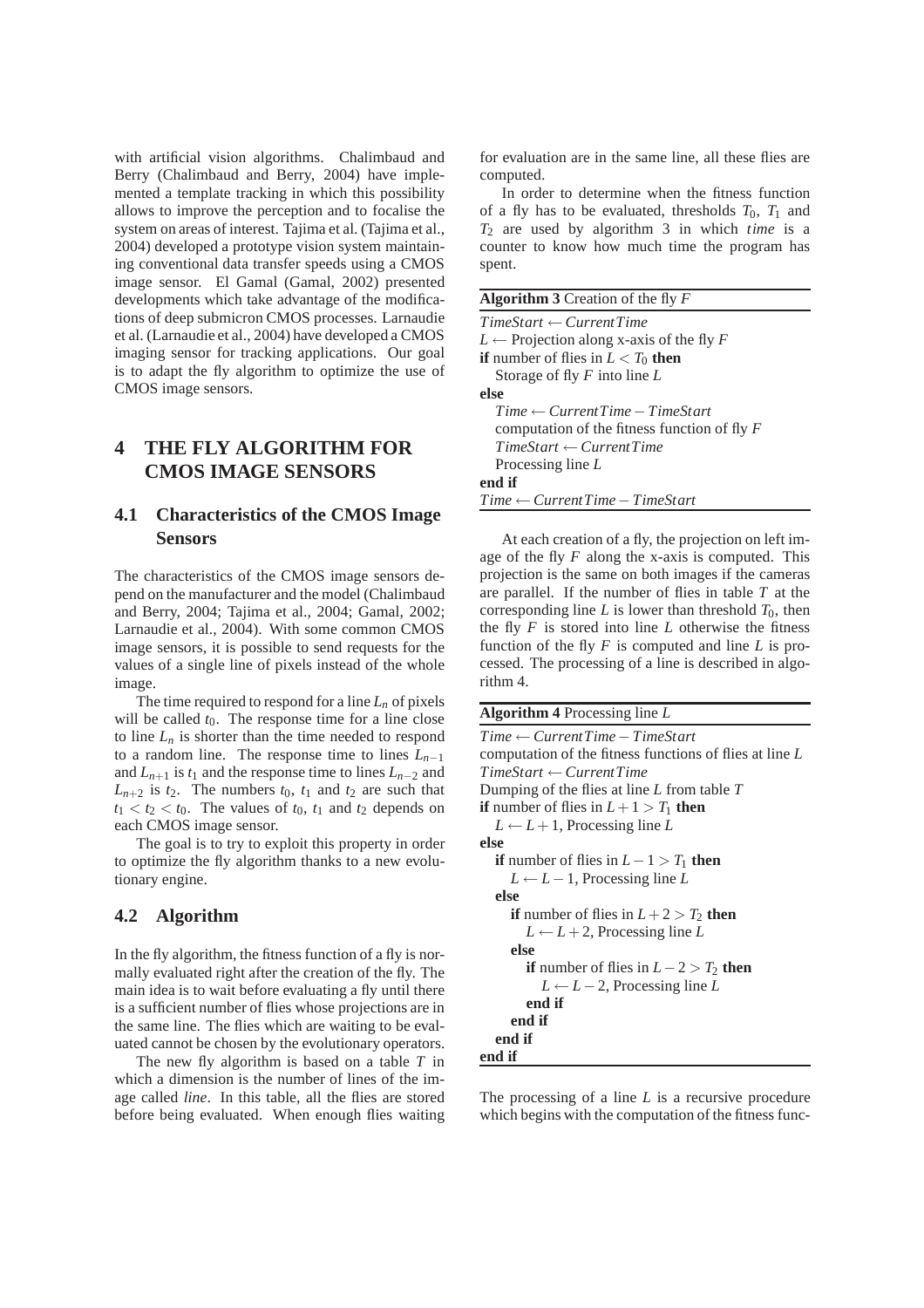tions of all the flies at line *L* and the dumping of these flies from table *T*. Then if the number of flies in table *T* at line  $L+1$  is higher than threshold  $T_1$ , then line  $L+1$  is processed; otherwise the number of flies in table  $T$  at line  $L$ -1 is compared to threshold  $T_1$ .

The numbers of flies in table *T* at lines  $L + 1$ ,  $L-1$ ,  $L+2$ ,  $L-2$  are successively compared to thresholds  $T_1$  and  $T_2$ . If a number of flies is higher than the threshold then the corresponding line is processed. This recursive process is the key to the success in the use of the property of CMOS image sensor.

### **5 ANALYSIS AND COMPARISON**

#### **5.1 Analysis**

The values of thresholds  $T_0$ ,  $T_1$  and  $T_2$  are a key point of the algorithm. If these thresholds are too high, flies in some parts of the scene could have to wait too long to be evaluated, and the algorithm would not react fast enough to new events in the scene. If these thresholds are too low, the characteristic of CMOS sensors are not exploited well enough. The thresholds  $T_0$ ,  $T_1$  and  $T_2$  depend on the delays,  $t_0$ ,  $t_1$  and  $t_2$  required to respond for different lines.  $t_0$  is the response time for a line  $L_n$ ,  $t_1$  is the response time to lines  $L_{n-1}$  and  $L_{n+1}$ and  $t_2$  is the response time to lines  $L_{n-2}$  and  $L_{n+2}$ .

The flies will be evaluated if there are more than *T*<sup>0</sup> flies for which the projection is on the same line. The response time will be  $t_0$  so the average response time per fly will be  $\frac{t_0}{T_0}$ . For the same reason, if there are enough flies the projection of which is on lines *L*<sub>*n*−1</sub> and *L*<sub>*n*+1</sub>, the response time per fly will be  $\frac{t_1}{T_1}$ . If there are  $T_2$  flies which the projection is on lines  $\overrightarrow{L}_{n-2}$ and  $L_{n+2}$ , the response time per flies will be  $\frac{t_2}{T_2}$ .

The numbers  $t_0$ ,  $t_1$  and  $t_2$  depend on each CMOS sensor and in order to analyse the fly algorithm adapted to CMOS sensor,  $T_1$  and  $T_2$  are chosen equal to  $\frac{\overline{T_0}}{3}$  and  $\frac{2 \times T_0}{3}$ .

The next step is to study the number  $N_{wait}$  of flies which are waiting to be evaluated. Figure 4 shows the average variation of the number *Nwait* for different thresholds for one hundred runs for 200 generations of the fly algorithm on the corridor scene shown on figure 3. One can see the number of flies *Nwait* depending on threshold *T*0.

The number of flies *Nwait* which are waiting to be evaluated are constant for given thresholds. One can see on the graphics that the higher the threshold, the higher the number of flies *Nwait*. These flies are not used by the algorithm because they cannot be chosen by the evolutionary operators.



Figure 4: Variation of the number of flies which are waiting to be evaluated for different thresholds for 100 runs for 500000 evaluations of the fitness function of the fly algorithm on the corridor scene shown on 3.

#### **5.2 Comparison**

The results of the different versions of the algorithm are compared. The number of evaluations by a fitness function is counted and the time the program spends in algorithms 4 and 3 is known as the counter *time*.

For these two algorithms, let  $N_0$  be the number of evaluations of a random line and  $N_1$  and  $N_2$  be the numbers of evaluations of lines spaced by respectively 1 and 2 from the line of the fly previously evaluated. The time taken by all the requests to the sensor is given by  $N_0 \times t_0 + N_1 \times t_1 + N_2 \times t_2$ . For algorithm 2, the time taken by all the requests to the sensor is given by  $(N_0 + N_1 + N_2) \times t_0$ .

The time the algorithm spends for the cross-over, the mutation and the evaluation of the fitness function is the same for both versions of the fly algorithm.

The two versions differ in the time of the requests to the sensor and the time spent in the two algorithms 4 and 3. Then, algorithms 4 and 3 are faster than algorithm 2 if  $N_0 \times t_0 + N_1 \times t_1 + N_2 \times t_2 +$ *time* <  $(N_0 +$ *N*<sub>1</sub> + *N*<sub>2</sub>) × *t*<sub>0</sub> , So *time* < *N*<sub>1</sub> × (*t*<sub>0</sub>−*t*<sub>1</sub>) + *N*<sub>2</sub> × (*t*<sub>0</sub>−*t*<sub>1</sub>). Up to our knowledge, the possible numeric values for  $t_0$ ,  $t_1$  and  $t_2$  allow to verify this equation. The variable time depends on thresholds  $T_0$ ,  $T_1$  and  $T_2$  as shown on figure 5. The integers  $N_1$  and  $N_2$  depends on thresholds  $T_0$ ,  $T_1$  and  $T_2$  as shown on figure 6.

### **6 CONCLUSION**

CCD and CMOS sensors are the two main types of sensors. CMOS sensors allow random access to a part of an image. We presented how the Fly Algorithm can be modified in order to exploit this property. As the internal delays in a CMOS camera are depending